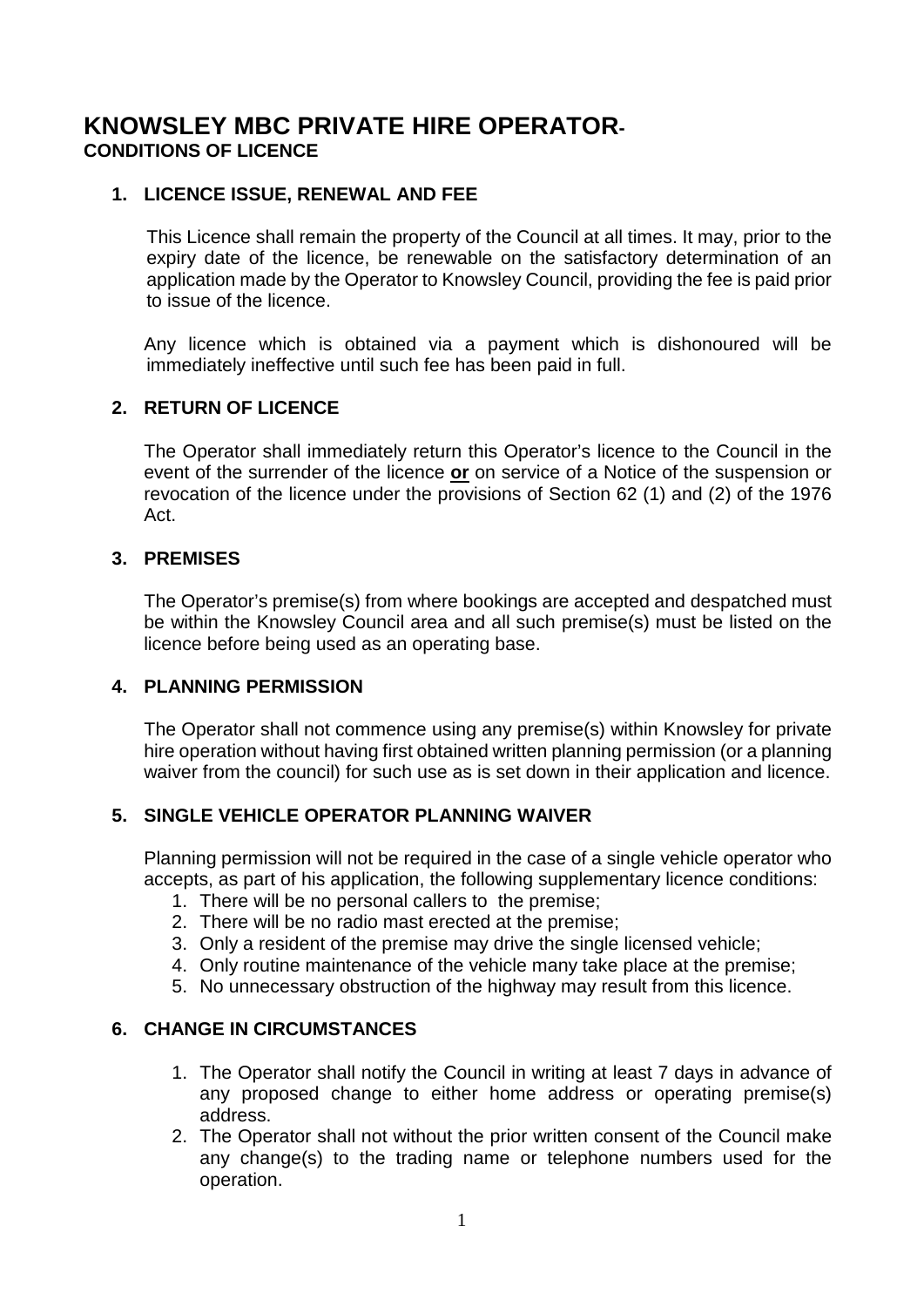# **7 RADIO AND DATA TRANSFER EQUIPMENT**

The Operator shall ensure that any radio and data storage equipment at the premise(s) and which is used in connection with his business, shall comply with all relevant statutory requirements and any relevant codes of practice then in force whilst the licence remains in force.

# **8. WAITING AND RECEPTION ROOM**

The Operator shall ensure that if any room is provided for the purpose of booking or waiting, it shall be kept clean, adequately lit, heated and ventilated at all times. Such a room must be kept physically separate from any driver rest or operations room area.

If the operator does provide a room for the use of passengers there shall be clearly displayed for easy examination by such passengers:

- 1. a copy of this private hire operator's licence;
- 2. a copy of the current Public Liability Insurance Certificate;
- 3. a copy of these private hire operator's licence conditions;
- 4. a copy of this operators current fare chart;

# **9. NUISANCE TO NEARBY RESIDENTS AND BUSINESSES**

The Operator shall at all times carry out the operation so as not to cause unnecessary nuisance, annoyance or inconvenience to nearby residents and businesses.

#### **10. VEHICLES AND DRIVERS ELIGIBLE TO RECEIVE BOOKINGS**

Only Knowsley MBC- licensed private hire vehicles and Knowsley MBC-licensed private hire drivers may be operated under the provisions of this Knowsley MBC private hire operator licence.

A Knowsley MBC- licensed private hire operator may also provide bookings to a Knowsley MBC-licensed hackney carriage. Such an operator must ensure that for journeys commencing within the borough boundaries the hackney driver is aware that the maximum fee chargeable for the booking must not exceed the relevant council-set hackney carriage fare as displayed on the taxi meter, which taxi meter must be engaged at point of hire.

#### **11. VEHICLE DOOR SIGNS AND ADVERTISING CARDS**

- 1. No business cards or other advertising material, likely to cause offence or which could reasonably be interpreted as being offensive shall be distributed by or on behalf of the Operator.
- 2. The Operator shall ensure that all vehicles registered with the operation shall only display private hire vehicle condition compliant door signs or other signs that have been previously approved by the Council.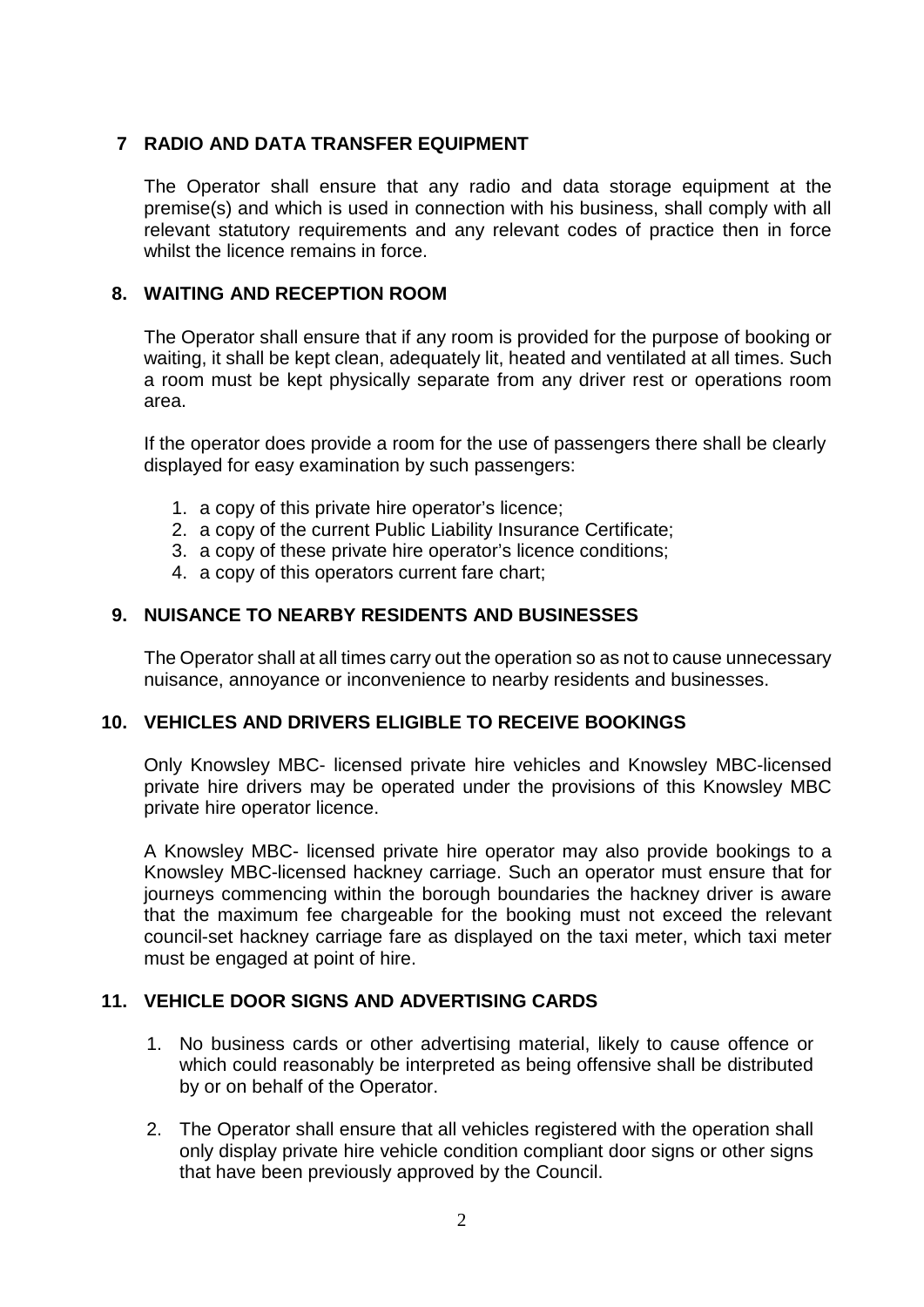3. The Operator shall ensure that an adequate stock of door signs is maintained at all times.

# **12. LOST AND FOUND PROPERTY**

Any Private Hire Operator licensed by Knowsley shall have a Private Hire Operator's Lost/ Found Property Policy, including (if any) provision for reimbursement of expenses incurred in returning the item to its' owner;

The Operator, on adopting such a Policy shall lodge a copy of the Policy with Knowsley MBC;

In as far as is possible the Operator should ensure all associated licensees follow that policy;

#### **13. COMPLAINTS**

The Operator shall, immediately on receipt of a complaint, investigate in a timely manner and report to the complainant the result of their enquiries and the Operator shall document in a suitable book or other approved system the following information:

- a) Date and time of complaint;
- b) Contact details of complainant;
- c) Name of driver against who the complaint has been made;
- d) Badge number of driver;
- e) Vehicle registration number;
- f) Full details of the complaint being made;
- g) Date investigation completed;
- h) Action taken by the Operator.

The complaint records referred to above shall be kept at the Operators premises and shall be immediately available at the request of an Authorised Officer or Police Officer at all reasonable times. Records shall be kept for a period of at least 6 months.

#### **14. SUPERVISION OF EMPLOYEES, DRIVERS AND VEHICLES**

- 1. The Operator is wholly responsible for the actions of any employees whilst they are acting in their appointed duties and for ensuring that any such person is compliant with & aware of, whilst working, these Private Hire Operator conditions and all Operator Policies.
- 2. The operator shall take all reasonable steps to ensure that all drivers of licensed vehicles associated with the operation are aware of all relevant licensing conditions and relevant statutory requirements;

The operator shall ensure, in so far as is possible, that their method of operation does not enable drivers to easily offend against the licensing legislation including any provisions against illegal plying for hire and obstruction of hackney stands.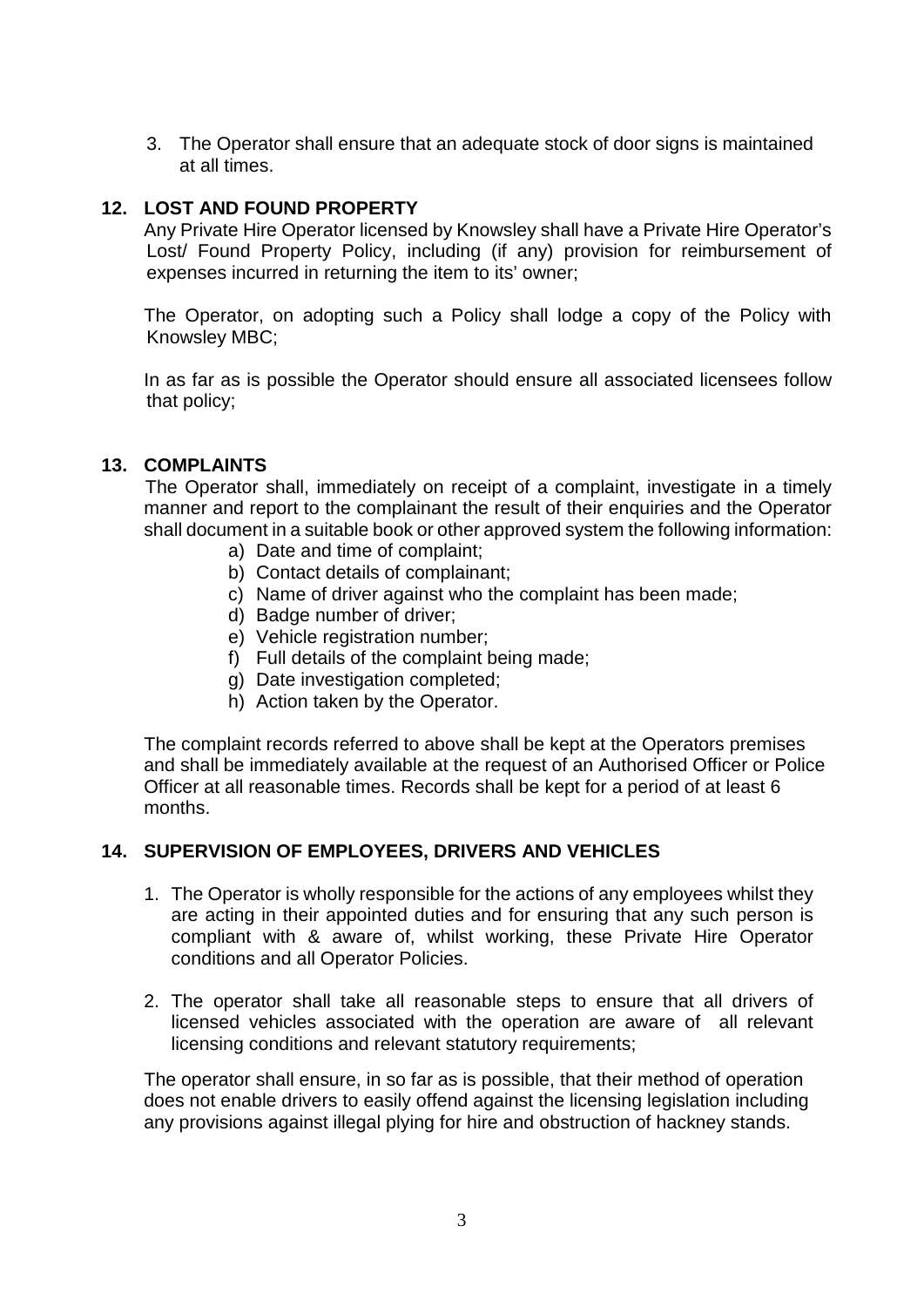# **15. FARE CHARGES**

- 1. Where a request for a hiring is received the Operator shall, if so requested, inform the person making the booking of the basis of the hire charge.
- 2. The Operator shall give the Council 28 days' notice in writing of any intended change to their fares and shall supply the Council with an up to date copy of their fares on receipt of a request at any time whilst the licence is in force.
- 3. The Operator shall supply each private hire vehicle associated with the operation with an up to date copy, whether by paper or electronic means, of the operator's charges to assist in the calculation of fares.

# **16. HIRINGS**

- 1. The Operator shall ensure that when a vehicle has been hired to be in attendance at an appointed time and place, the vehicle shall, unless delayed or prevented by sufficient cause, punctually attend at that time and place.
- 2. The Operator shall, so far as is possible, ensure that drivers are not directed by any Operator or employee to pick up or set down passengers at any place that may cause a risk of accident to others or cause obstruction of the highway.

# **17. MATTERS TO BE REPORTED TO THE COUNCIL**

The Operator shall during the life of the licence report to the Council, in writing , within 7 days of the event any of the following:

- 1. Being charged with any criminal or motoring offence;
- 2. The receipt of a conviction, fixed penalty or endorsement;
- 3. The receipt of a formal caution or warning;
- 4. The loss or destruction of the private hire operator licence copy;
- 5. Any allegation that a driver licensee may have dishonestly retained any property left in a licensed vehicle by a hirer where the driver has apparently not complied with the Private Hire Operator Lost/ Found Property Policy.
- 6. On at least a weekly basis a list of the details of any driver leaving the company.

# **18. DETAILS OF RECORDS REQUIRED TO BE KEPT BY AN OPERATOR**

#### **1.VEHICLES**:

- 1. the name and address of the licensed proprietor;
- 2. the vehicle licence plate number and expiry date;
- 3. the registration number;
- 4. make, model, type and colour;
- 5. copy of the current Insurance Certificate;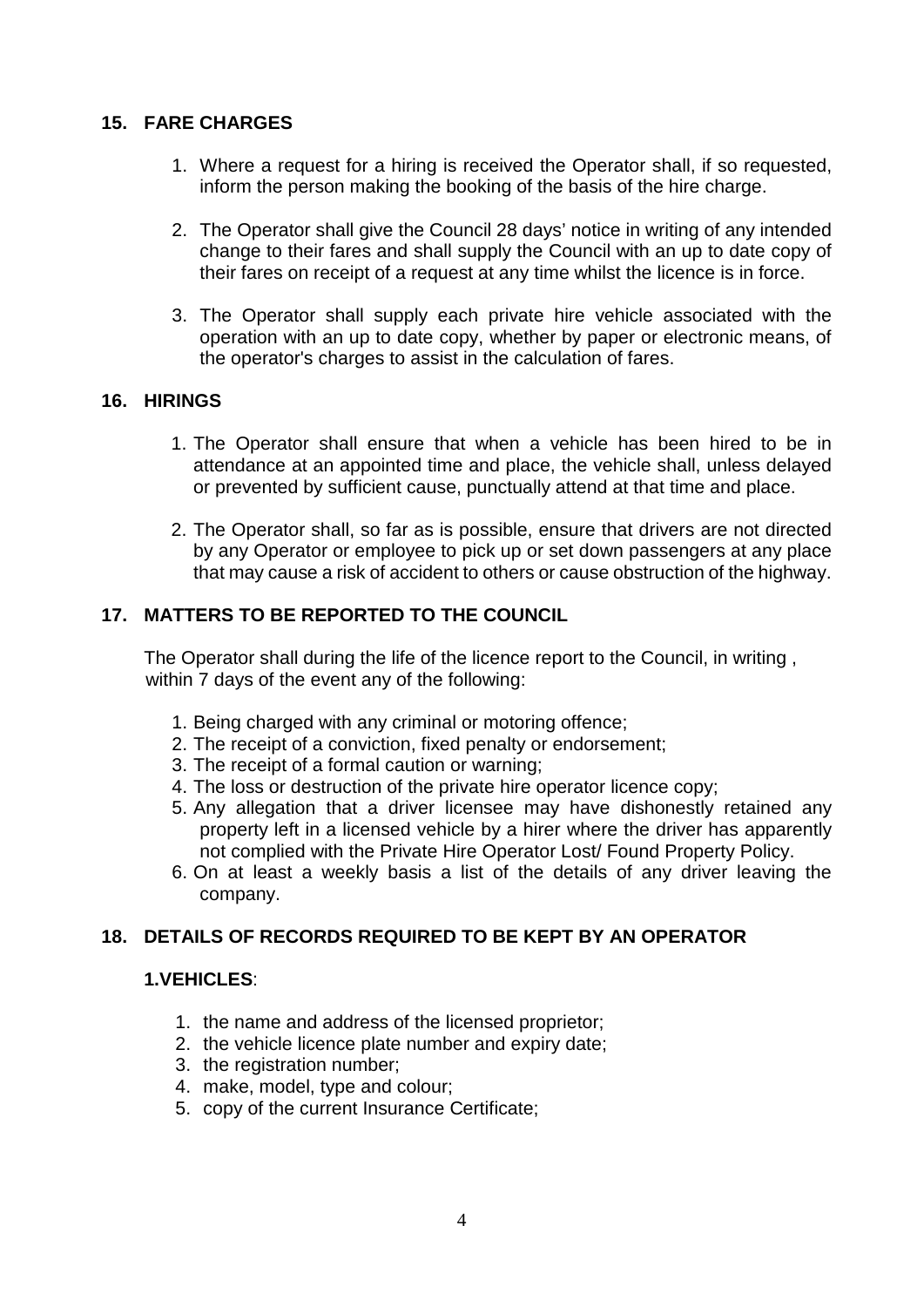# **2.DRIVERS**:

- 1. The Operator shall keep at his premises a copy of the Private Hire Driver's Licence of all drivers employed or used by the operation.
- 2. If a computer system is used that system must relate the licence number to the call sign (if any) used to identify the driver.

# **3.INDIVIDUAL BOOKINGS FOR JOURNEYS-**

- 1. **Any operator not using a GPS or IVR system** shall record prior to the commencement of a booking sufficient identifiers to be able to efficiently identify and later trace that booking and these details shall include:
	- a) The time and date of booking;
	- b) The picking up and setting down points, by reference to street or premises names;
	- c) The date and time when the journey is to commence;
	- d) The name of the hirer where possible;
	- e) The plate number and registration number and/or call sign of the vehicle allocated;
	- f) The name and badge number of the driver allocated to the booking;
	- g) The details of any sub-contract to or from another licensed operator.
- 2. **Any operator using a GPS and/ or IVR system** shall record prior to the commencement of a booking sufficient identifiers to be able to efficiently identify and later trace that booking and these details shall include:
	- a) The time and date of booking and the picking up point, by reference to street or premises names;
	- b) The date and time when the journey is to commence;
	- c) The plate number and registration number and/or call sign of the vehicle allocated;
	- d) The name and badge number of the driver allocated to the booking;
	- e) The details of any sub-contract to or from another licensed operator.

At the termination of any such hiring the GPS system must update that individual journey record with the actual destination dropping off point by reference to street or premises names so as to ensure that the best available record is available in the event of a complaint or query.